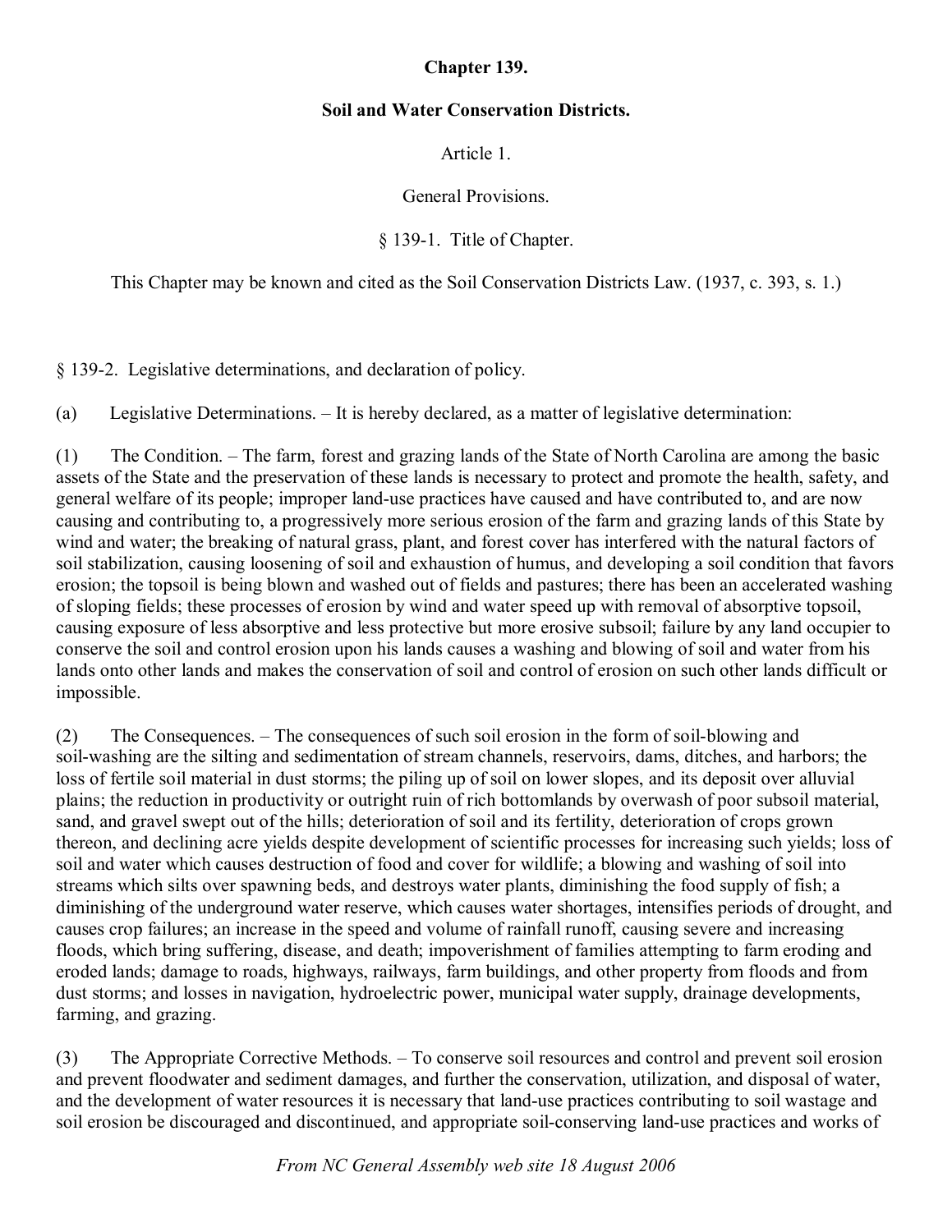improvement for flood prevention or the conservation, utilization, and disposal of water and the development of water resources be adopted and carried out. Among the procedures necessary for widespread adoption, are the carrying on of engineering operations such as the construction of terraces, terrace outlets, check-dams, desilting basins, floodwater retarding structures, channel improvements, floodways, dikes, ponds, ditches, and the like; the utilization of strip cropping, lister furrowing, contour cultivating, contour furrowing, farm drainage, land irrigation; seeding and planting of waste, sloping, abandoned, or eroded lands with water-conserving and erosion- preventing plants, trees, and grasses; forestation and reforestation; rotation of crops; soil stabilization with trees, grasses, legumes, and other thick-growing, soil-holding crops; the addition of soil amendments, manurial materials, and fertilizers for the correction of soil deficiencies and to promote increased growth of soil- protecting crops; retardation of runoff by increasing absorption of rainfall; and retirement from cultivation of steep, highly erosive areas and areas now badly gullied or otherwise eroded.

(b) Declaration of Policy. – It is hereby declared to be the policy of the legislature to provide for the conservation of the soil and soil resources of this State, and for the control and prevention of soil erosion, and for the prevention of floodwater and sediment damages, and for furthering the conservation, utilization, and disposal of water, and the development of water resources and thereby to preserve natural resources, control floods, prevent impairment of dams and reservoirs, assist in maintaining the navigability of rivers and harbors, preserve wildlife, protect the tax base, protect public lands, and protect and promote the health, safety and general welfare of the people of this State. (1937, c. 393, s. 2; 1947, c. 131, s. 1; 1959, c. 781, ss. 2, 3.)

§ 139-3. Definitions.

Wherever used or referred to in this Chapter, unless a different meaning clearly appears from the context:

(1) "Agency of this State" includes the government of this State and any subdivision, agency, or instrumentality, corporate or otherwise, of the government of the State.

(2) "A qualified voter" includes any person qualified to vote in elections by the people under the Constitution of this State.

(3) "Environmental Management Commission" or "State Environmental Management Commission" means the Environmental Management Commission of the State of North Carolina, or the board, body or commission succeeding to its principal functions, or in whom shall be vested by law the powers herein granted to the said Environmental Management Commission.

(4) "Commission" or "Soil and Water Conservation Commission" means the Soil and Water Conservation Commission created by G.S. 143B-294.

(5) "District" or "soil and water conservation district" means a governmental subdivision of this State, and a public body corporate and politic, organized in accordance with the provisions of this Chapter, for the purposes, with the powers, and subject to the restrictions hereinafter set forth.

(6) "Due notice" means notice given by posting the same at the courthouse door and at three other public places in the county, including those where it may be customary to post notices concerning county or municipal affairs generally, not less than 10 days before the date of the event of which notice is being given. At any hearing held pursuant to such a notice at the time and place designated in such a notice, adjournment may be made from time to time without the necessity of renewing such notice for such adjourned dates.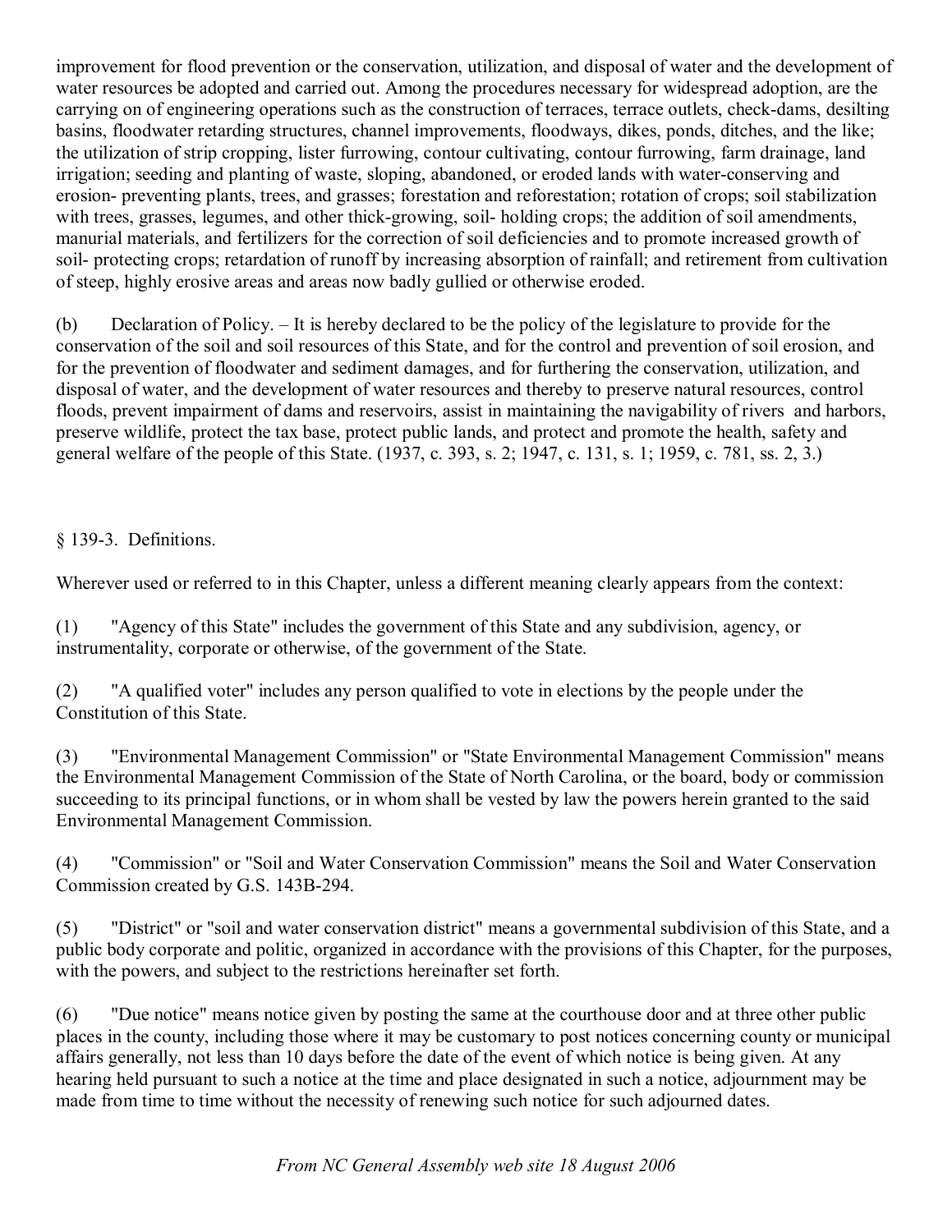(7) "Government" or "governmental" includes the government of this State, the government of the United States, and any subdivision, agency, or instrumentality, corporate or otherwise, of either of them.

(8) The terms "land occupier" or "occupier of land," and "landowner" or "owner of land" include any person, firm or corporation who shall hold title to or shall have contracted to purchase any lands lying within a soil and water conservation district organized under the provisions of this Chapter.

(9) "Nominating petition" means a petition filed under the provisions of G.S. 139-6 to nominate candidates for the office of supervisor of a soil and water conservation district.

(10) Repealed by Session Laws 1993, c. 391, s. 1.

(11) "Petition" means a petition filed under the provisions of Article 1 of this Chapter for the creation of a soil and water conservation district.

(12) "State" means the State of North Carolina.

(13) "Supervisor" means one of the members of the governing body of a district, elected or appointed in accordance with the provisions of this Chapter.

(14) Repealed by Session Laws 1993, c. 391, s. 1.

(15) "United States" or "agencies of the United States" includes the United States of America, the Soil Conservation Service of the United States Department of Agriculture, and any other agency or instrumentality, corporate or otherwise, of the United States of America.

(16) Repealed by Session Laws 1993, c. 391, s. 1.

(17) A "watershed improvement project" means a project of watershed improvement (whether involving flood prevention, drainage improvement, water supply, soil and water conservation, recreation facilities, fish and wildlife habitat, or other related purposes, singly or in combination) which is undertaken:

a. Repealed by Session Laws 1993, c. 391, s. 1.

b. By a soil and water conservation district under the provisions of Article 1 of Chapter 139 of the General Statutes or any local act granting similar powers.

c. By a drainage district under the provisions of Chapter 156 of the General Statutes or any local act granting similar powers.

d. By a county that is carrying out a county watershed improvement program under the provisions of Article 3 of Chapter 139 of the General Statutes or any local act granting similar powers.

e. By any combination of the foregoing, acting as joint sponsors of a watershed improvement program.

f. By any watershed, drainage or flood control project planned or carried out by the Soil Conservation Service, Tennessee Valley Authority or the Army Corps of Engineers.

(18) A "watershed improvement work" means a single feature or facility or portion of a watershed improvement project, such as a water retarding or impoundment structure for one or more authorized watershed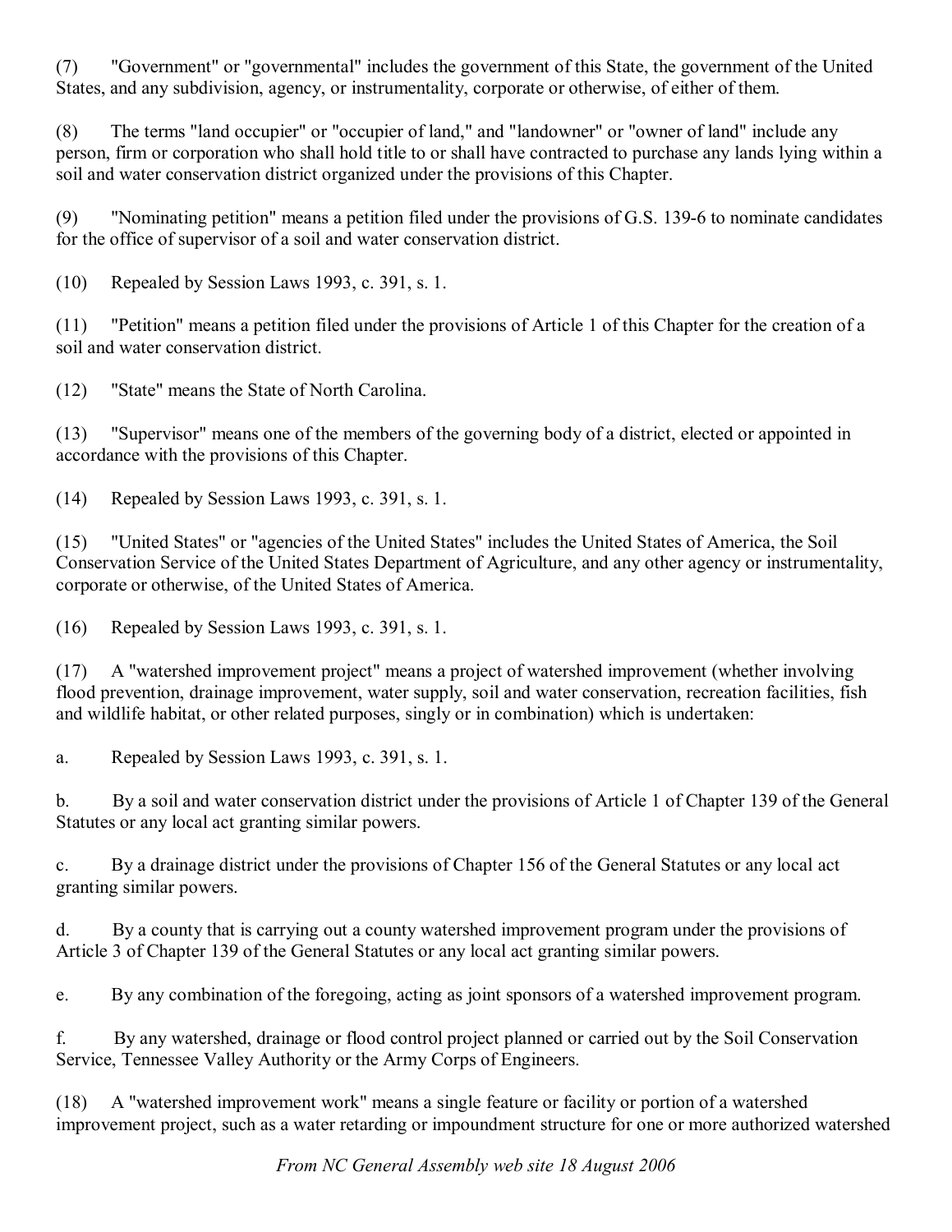purposes or a section of improved stream channel or the land treatment measures associated with a water retarding structure. (1937, c. 393, s. 3; 1947, c. 131, s. 2; 1959, c. 781, s. 4; 1965, c. 582, s. 1; 1967, c. 987, s. 1; 1971, c. 1138, s. 1A; 1973, c. 1262, s. 38; 1993, c. 391, s. 1; 1995, c. 519, s. 5.)

§ 139-3.1: Repealed by Session Laws 1998-217, s. 14(a).

§ 1394. Powers and duties of Soil and Water Conservation Commission generally.

(a) through (c) Repealed by Session Laws 1973, c. 1262, s. 38.

(d) In addition to the duties and powers hereinafter conferred upon the Soil and Water Conservation Commission, it shall have the following duties and powers:

(1) To offer such assistance as may be appropriate to the supervisors of soil and water conservation districts, organized as provided hereinafter, in the carrying out of any of their powers and programs.

(2) To keep the supervisors of each of the several districts organized under the provisions of this Chapter informed of the activities and experience of all other districts organized hereunder, and to facilitate an interchange of advice and experience between such districts and cooperation between them.

(3) To coordinate the programs of the several soil and water conservation districts organized hereunder so far as this may be done by advice and consultation.

(4) To secure the cooperation and assistance of the United States and any of its agencies, and of agencies of this State, in the work of such districts.

(5) To disseminate information throughout the State concerning the activities and programs of the soil and water conservation districts organized hereunder, and to encourage the formation of such districts in areas where their organization is desirable.

(6) Upon the filing of a petition signed by all of the district supervisors of any one or more districts requesting a change in the boundary lines of said district or districts, the Commission may change such lines in such manner as in its judgment would best serve the interests of the occupiers of land in the area affected thereby.

(7) To receive, review and approve or disapprove applications for planning assistance under the provisions of Public Law 566 (83rd Congress, as amended), and recommend priorities on such applications.

(8) To supervise and review small watershed work plans pursuant to G.S. 139-41.2 and 139-47.

(9) To create, implement, and supervise the Agriculture Cost Share Program for Nonpoint Source Pollution Control pursuant to G.S. 143-215.74.

(10) To review and approve or disapprove the application of a district supervisor for a grant under the Agriculture Cost Share Program for Nonpoint Source Pollution Control as provided by G.S. 139-8(13).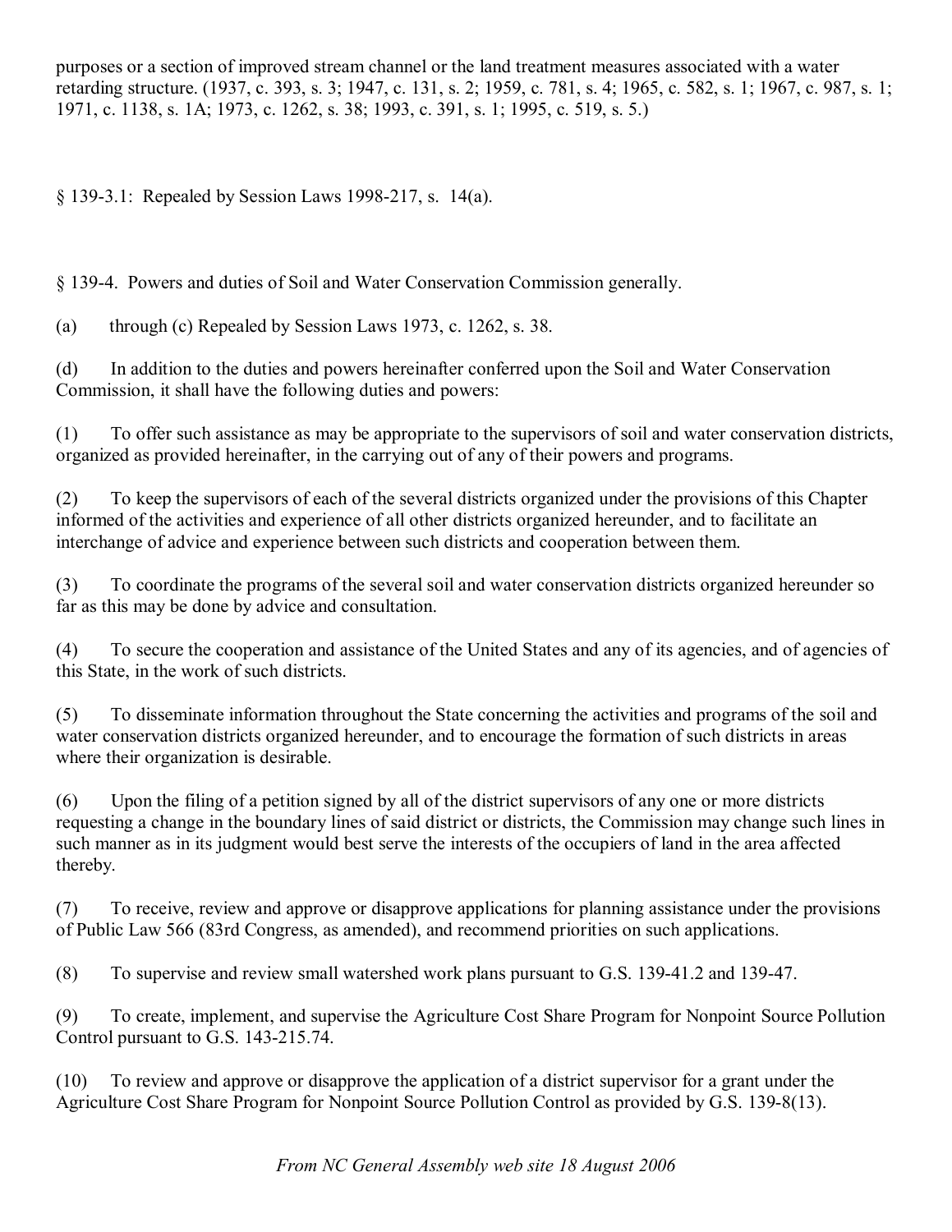(11) To develop and implement a program forthe approval of water quality and animal waste management systems technical specialists.

(12) To develop and approve best management practices for use in the water quality protection programs of the Department of Environment and Natural Resources and to adopt rules that establish criteria governing approval of these best management practices.

(e) A member of the Commission may apply for and receive a grant under the Agriculture Cost Share Program for Nonpoint Source Pollution Control if:

(1) The member does not vote on the application or attempt to influence the outcome of any action on the application; and

(2) The application is approved by the Secretary of Environment and Natural Resources. (1937, c. 393, s. 4; 1947, c. 131, s. 3; 1953, c. 255; 1957, c. 1374, s. 1; 1959, c. 781, s. 5; 1961, c. 746, s. 2; 1965, c. 582, s. 2; c. 932; 1971, c. 396; 1973, c. 1262, s. 38; 1981, c. 326, s. 1; 1995, c. 519, s. 1; 1997-443, s. 11A.119(a); 2001-284, s. 1.)

§ 139-5. Creation of soil and water conservation districts.

(a) Any 25 occupiers of land lying within the limits of the territory proposed to be organized into a district may file a petition with the Soil and Water Conservation Commission asking that a soil and water conservation district be organized to function in the territory described in the petition. Such petition shall set forth:

(1) The proposed name of said district.

(2) That there is need, in the interest of the public health, safety, and welfare, for a soil and water conservation district to function in the territory described in the petition.

(3) A description of the territory proposed to be organized as a district, which description shall not be required to be given by metes and bounds or by legal subdivisions, but shall be deemed sufficient if generally accurate.

(4) A request that the Soil and Water Conservation Commission duly define the boundaries for such districts; that a referendum be held within the territory so defined on the question of the creation of a soil and water conservation district in such territory; and that the Commission determine that such a district be created.

Where more than one petition is filed covering parts of the same territory, the Soil and Water Conservation Commission may consolidate all or any such petitions.

Town or village lots or government-owned or controlled lands may be included within the boundaries of any district. As used in this subsection: The term "government-owned or controlled land" includes land owned or controlled by any governmental agency or subdivision, federal, State or local; and the term "town and village lots" means parcels or tracts on which no agricultural operations are conducted, or (being less than three acres in extent) whose production of agricultural products for home use or for sale during the immediately preceding calendar year was of less than two hundred and fifty dollars (\$250.00) in value. This section applies to existing soil and water conservation districts as well as districts that may hereafter be formed. Insofar as it applies to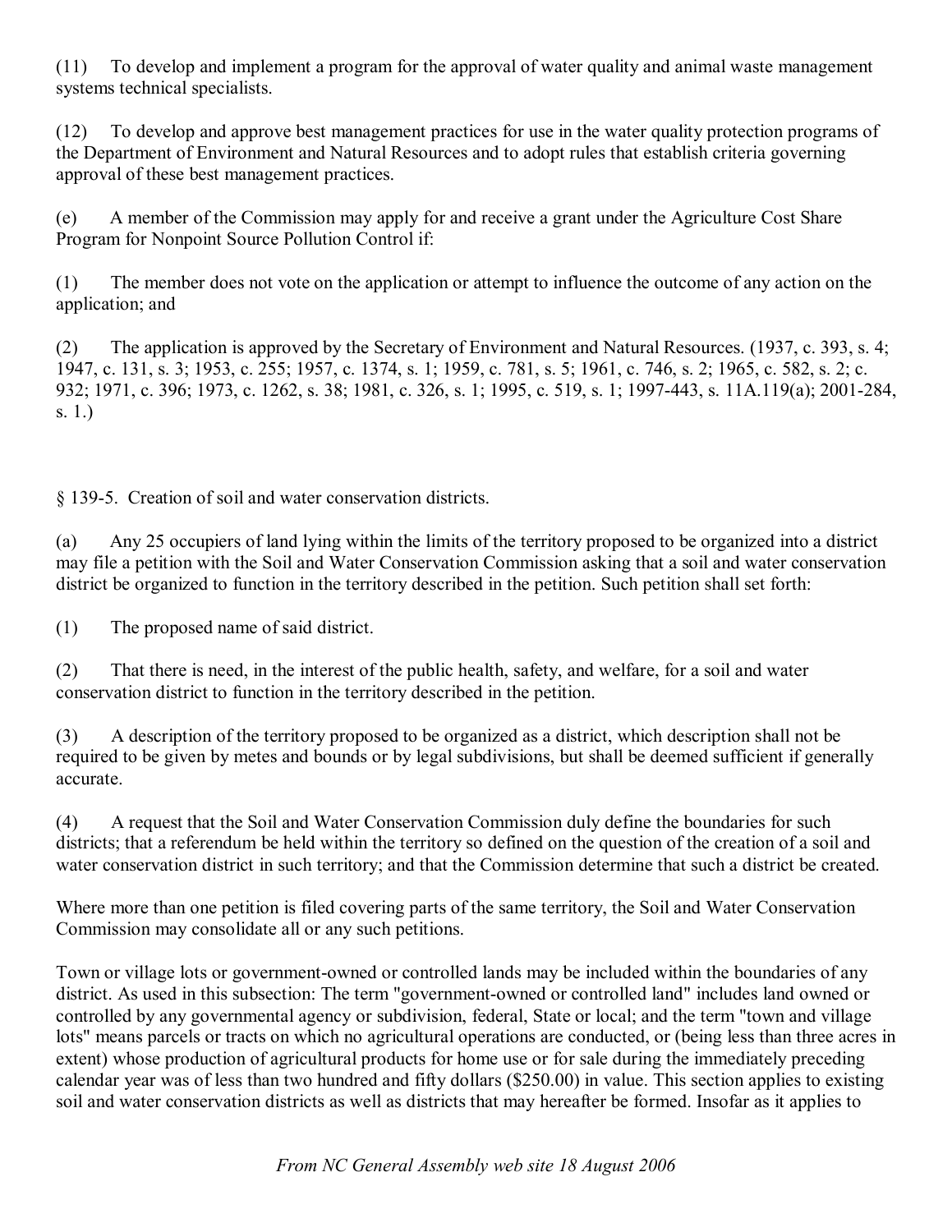existing districts it is intended to be declaratory of the present boundaries of such districts as defined by other charters.

(b) Within 30 days after such a petition has been filed with the Soil and Water Conservation Commission, it shall cause due notice to be given of a proposed hearing upon the question of the desirability and necessity, in the interest of the public health, safety, and welfare, of the creation of such districts, upon the question of the appropriate boundaries to be assigned to such district, upon the propriety of the petition and other proceedings taken under this Chapter, and upon all questions relevant to such inquiries. All occupiers of land within the limits of the territory described in the petition, and of lands within any territory considered for addition to such described territory, and all other interested parties, shall have the right to attend such hearings and to be heard. If it shall appear upon the hearing that it may be desirable to include within the proposed district territory outside the area within which due notice of the hearing has been given, the hearing shall be adjourned and due notice of further hearing shall be given throughout the entire area considered for the inclusion of the district, and such further hearing held. After such hearing, if the Commission shall determine, upon the facts presented at such hearing and upon such other relevant facts and information as may be available, that there is need, in the interest of the public health, safety and welfare, for a soil and water conservation district to function in the territory considered at the hearing, it shall make and record such determination, and shall define, by metes and bounds or by legal subdivisions, the boundaries of such district. In making such determination and in defining such boundaries, the Commission shall give due weight and consideration to the topography or the area considered and of the state and composition of soils therein, the distribution of erosion, the prevailing land-use practices, the desirability and necessity of including within the boundaries the particular lands under consideration and the benefits such lands may receive from being included within such boundaries, the relation of the proposed area to existing watersheds and agricultural regions, and to other soil and water conservation districts already organized or proposed for organization under the provisions of this Chapter, and such other physical, geographical and economic factors as are relevant, having due regard to the legislative determination set forth in G.S. 139-2. The territory to be included within such boundaries need not be contiguous. If the Commission shall determine after such hearing after due consideration of the said relevant facts, that there is no need for a soil and water conservation district to function in the territory considered at the hearing, it shall make and record such determination and shall deny the petition. After six months shall have expired from the date of the denial of any such petition, subsequent petitions covering the same or substantially the same territory may be filed as aforesaid and new hearings held and determinations made thereon.

(c) After the Commission has made and recorded a determination that there is need, in the interest of the public health, safety and welfare for the organization of a district in a particular territory and has defined the boundaries thereof, it shall consider the question whether the operation of a district within such boundaries with the powers conferred upon soil and water conservation districts in this Chapter is administratively practicable and feasible. To assist the Commission in the determination of such administrative practicability and feasibility, it shall be the duty of the Commission, within a reasonable time after entry of the finding that there is need for the organization of the proposed district and the determination of the boundaries thereof, to hold a referendum within the proposed district upon the proposition of the creation of the district, and to cause due notice of such referendum to be given. The question shall be submitted by ballots upon which the words "For creation of a soil and water conservation district of the lands below described and lying in the county(ies) of and  $\blacksquare$  and "Against creation of a soil and water conservation district of the lands below described and lying in the county(ies) of and T shall appear with a square before each proposition and a direction to insert an X mark in the square before one or the other of said propositions as the voter may favor or oppose creation of such district. The ballot shall set forth the boundaries of such proposed district as determined by the Commission. All occupiers of land lying within the boundaries of the territory, as determined by the Soil and Water Conservation Commission, shall be eligible to vote in such referendum. Only such land occupiers shall be eligible to vote.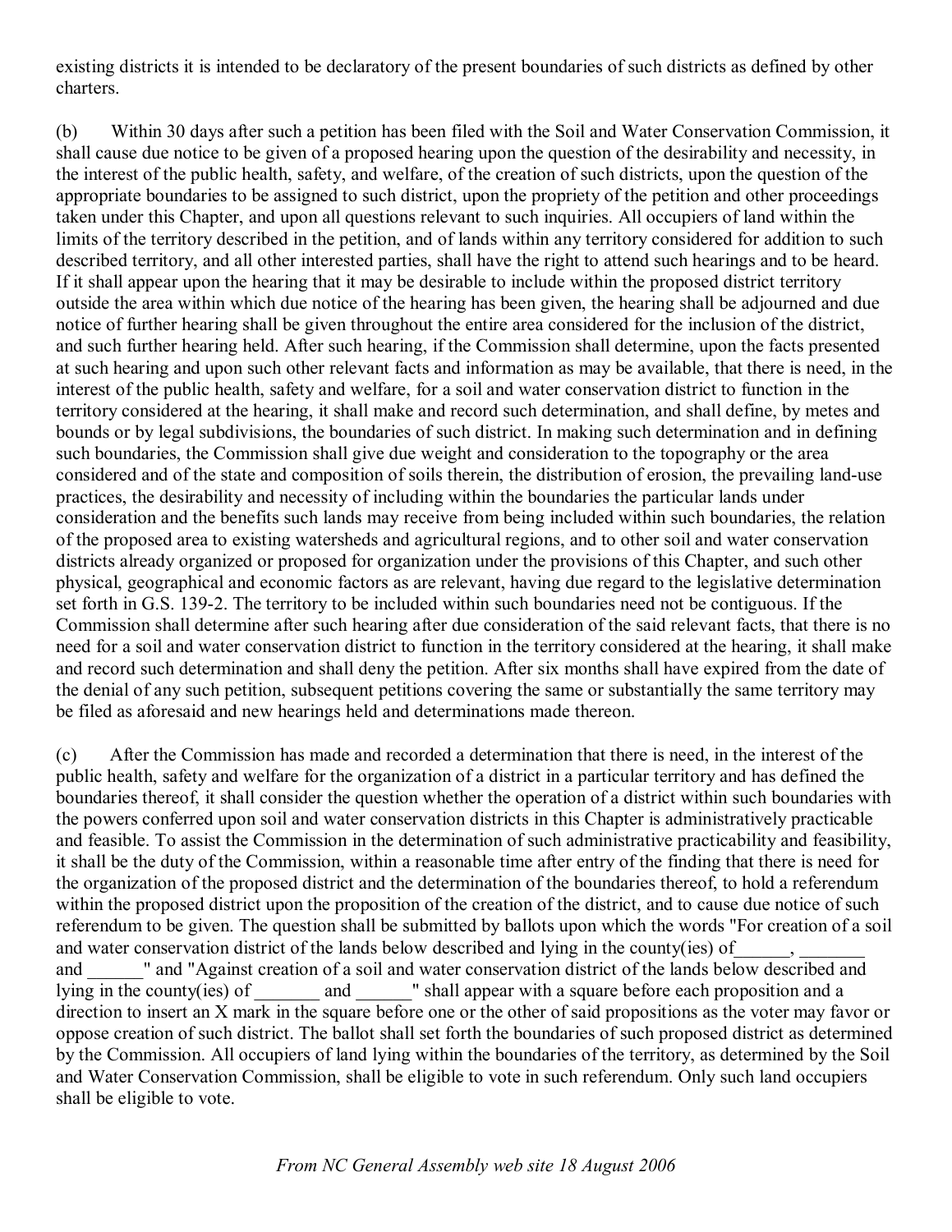(d) The Department of Environment and Natural Resources shall pay all expenses for the issuance of such notices and the conduct of such hearings and referenda, and shall supervise the conduct of such hearings and referenda. It shall issue appropriate regulations governing the conduct of such hearings and referenda, and providing for the registration prior to the date of the referendum of all eligible voters, or prescribing some other appropriate procedure for the determination of those eligible as voters in such referendum. No informality in the conduct of such referendum or in any matters relating thereto shall invalidate said referendum or the result thereof if notice thereof shall have been given substantially as herein provided and said referendum shall have been fairly conducted.

(e) The Department of Environment and Natural Resources shall publish the results of such referendum and shall thereafter consider and determine whether the operation of the district within the defined boundaries is administratively practicable and feasible. If the Commission shall determine that the operation of such district is not administratively practicable and feasible, it shall record such determination and deny the petition. If the Commission shall determine that the operation of such district is administratively practicable and feasible, it shall record such in the manner hereinafter provided. In making such determination the Commission shall give due regard and weight to the attitudes of the occupiers of lands lying within the defined boundaries, the number of land occupiers eligible to vote in such referendum who shall have voted, the proportion of the votes cast in such referendum in favor of the creation of the district to the total number of votes cast, the approximate wealth and income of the land occupiers of the proposed district, the probable expense of carrying on erosion control operations within such district, and such other economic and social factors as may be relevant to such determination, having due regard to the legislative determination set forth in G.S. 139-2: Provided, however, that the Commission shall not have authority to determine that the operations of the proposed district within the defined boundaries is administratively practicable and feasible unless at least a majority of the votes cast in the referendum upon the proposition of creation of the district shall have been cast in favor of the creation of such district.

(f) If the Commission shall determine that the operation of the proposed district within the defined boundaries is administratively practicable and feasible, it shall appoint two temporary supervisors to act as the governing body of the district, who shall serve until supervisors are elected or appointed and qualify as provided in G.S. 139-6 and 139-7. Such district shall be a governmental subdivision of this State and a public body corporate and politic, upon the taking of the following proceedings:

The two appointed temporary supervisors shall present to the Secretary of State an application signed by them which shall set forth (and such application need contain no detail other than the mere recitals):

(1) That a petition for the creation of the district was filed with the Soil and Water Conservation Commission pursuant to the provisions of this Chapter and that the proceedings specified in this Chapter were taken pursuant to such petition; that the application is being filed in order to complete the organization of the district as a governmental subdivision and public body, corporate and politic under this Chapter; and that the Commission has appointed them as supervisors;

(2) The name and official residence of each of the temporary supervisors, together with a certified copy of the appointment evidencing their right to office;

- (3) The name which is proposed for the district; and
- (4) The location of the principal office of the supervisors of the district.

*From NC General Assembly web site 18 August 2006* The application shall be subscribed and sworn to by each of the said temporary supervisors before an officer authorized by the laws of this State to take and certify oaths, who shall certify upon the application that he personally knows the temporary supervisors and knows them to be the officers as affirmed in the application,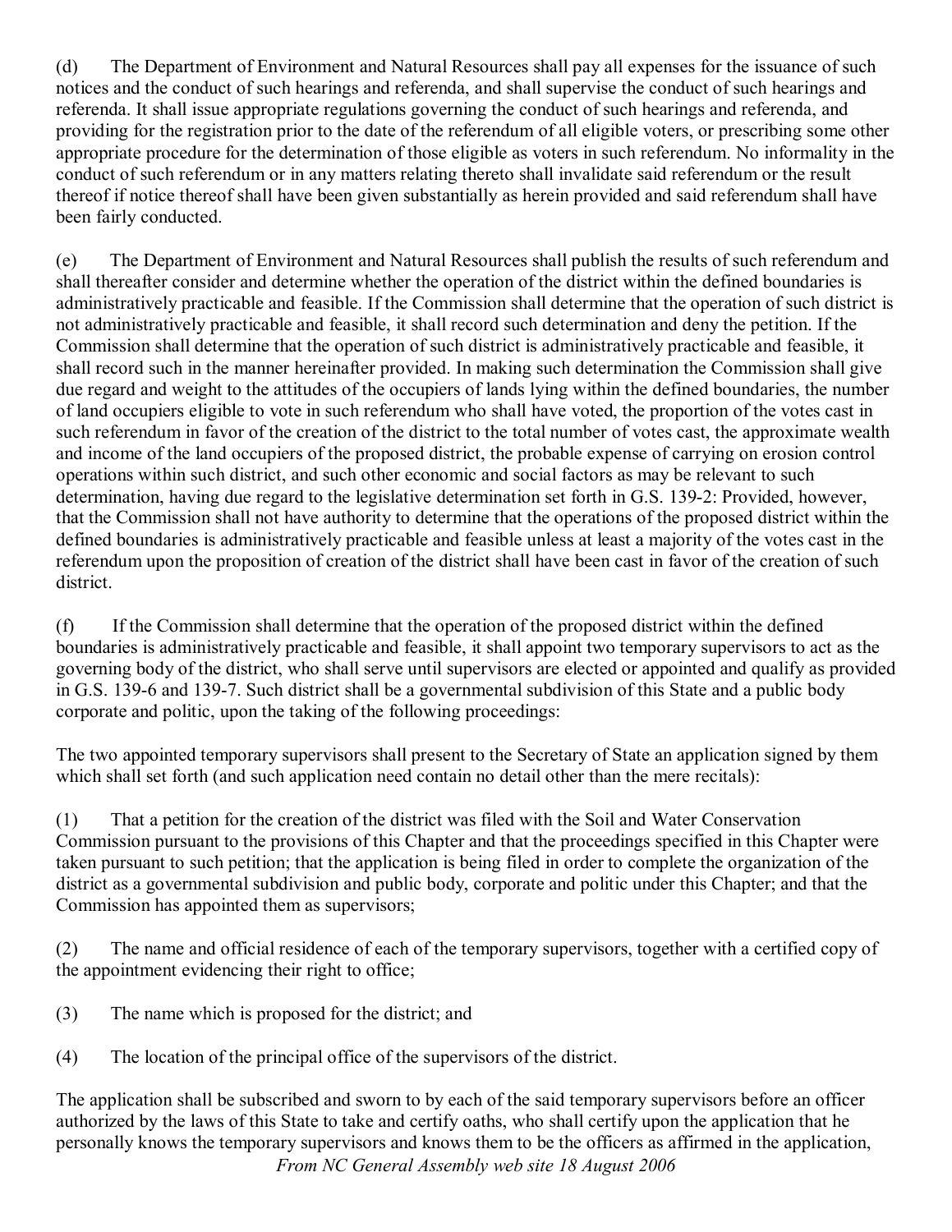and that each has subscribed thereto in the officer's presence. The application shall be accompanied by a statement by the Soil and Water Conservation Commission, which shall certify (and such statement need contain no detail other than the mere recitals) that a petition was filed, notice issued, and hearing held as aforesaid, that the Commission did duly determine that there is need, in the interest of the public health, safety and welfare, for a soil and water conservation district to function in the proposed territory and did define the boundaries thereof; that notice was given and a referendum held on the question of the creation of such district, and that the result of such referendum showed a majority of the votes cast in such referendum to be in favor of the creation of the district; that thereafter the Commission did duly determine that the operation of the proposed district is administratively practicable and feasible. The said statement shall set forth the boundaries of the district as they have been defined by the Commission.

The Secretary of State shall examine the application and statement and, if he finds that the name proposed for the district is not identical with that of any other soil and water conservation district of this State or so nearly similar as to lead to confusion or uncertainty, he shall receive and file them and shall record them in an appropriate book of record in his office. If the Secretary of State shall find that the name proposed for the district is identical with that of any other soil and water conservation district of this State, or so nearly similar as to lead to confusion and uncertainty, he shall certify such fact to the Soil and Water Conservation Commission, which shall thereupon submit to the Secretary of State a new name for the said district, which shall not be subject to such defects. Upon receipt of such new name, free of such defects, the Secretary of State shall record the application and statement, with the name so modified, in an appropriate book of record in his office. When the application and statement have been made, filed and recorded, as herein provided, the district shall constitute a governmental subdivision of this State and a public body corporate and politic. The Secretary of State shall make and issue to the said supervisors a certificate, under the seal of the State, of the due organization of the said district, and shall record such certificate with the application and statement. The boundaries of such district shall include the territory as determined by the Soil and Water Conservation Commission as aforesaid, but in no event shall they include any area included within the boundaries of another soil and water conservation district organized under the provisions of this Chapter.

(g) After six months shall have expired from the date of entry of a determination by the Soil and Water Conservation Commission that operation of a proposed district is not administratively practicable and feasible, and denial of a petition pursuant to such determination, subsequent petitions may be filed as aforesaid, and action taken thereon in accordance with the provisions of this Chapter.

(h) Petitions for including additional territory within an existing district may be filed with the Soil and Water Conservation Commission, and the proceedings herein provided for in the case of petitions to organize a district shall be observed in the case of petitions for such inclusions. The Commission shall prescribe the form for such petitions, which shall be as nearly as may be in the form prescribed in this Chapter for petitions to organize a district. Where the total number of land occupiers in the area proposed for inclusion shall be less than 25, the petition may be filed when signed by two thirds of the occupiers of such area, and in such case no referendum need be held. In referenda petitions for such inclusion, all occupiers of land lying within the proposed additional area shall be eligible to vote.

(i) In any suit, action or proceeding involving the validity or enforcement of, or relating to any contract, proceeding or action of the district, the district shall be deemed to have been established in accordance with the provisions of this Chapter upon proof of the issuance of the aforesaid certificate by the Secretary of State. A copy of such certificate duly certified by the Secretary of State shall be admissible in evidence in any such suit, action, or proceeding and shall be proof of the filing and contents thereof. (1937, c. 393, s. 5; 1947, c. 131, s. 4; 1959, c. 781, s. 6; 1965, c. 582, s. 3; 1973, c. 1262, s. 38; 1977, c. 771, s. 4; 1989, c. 727, s. 218(91); 1997-443, s. 11A.119(a).)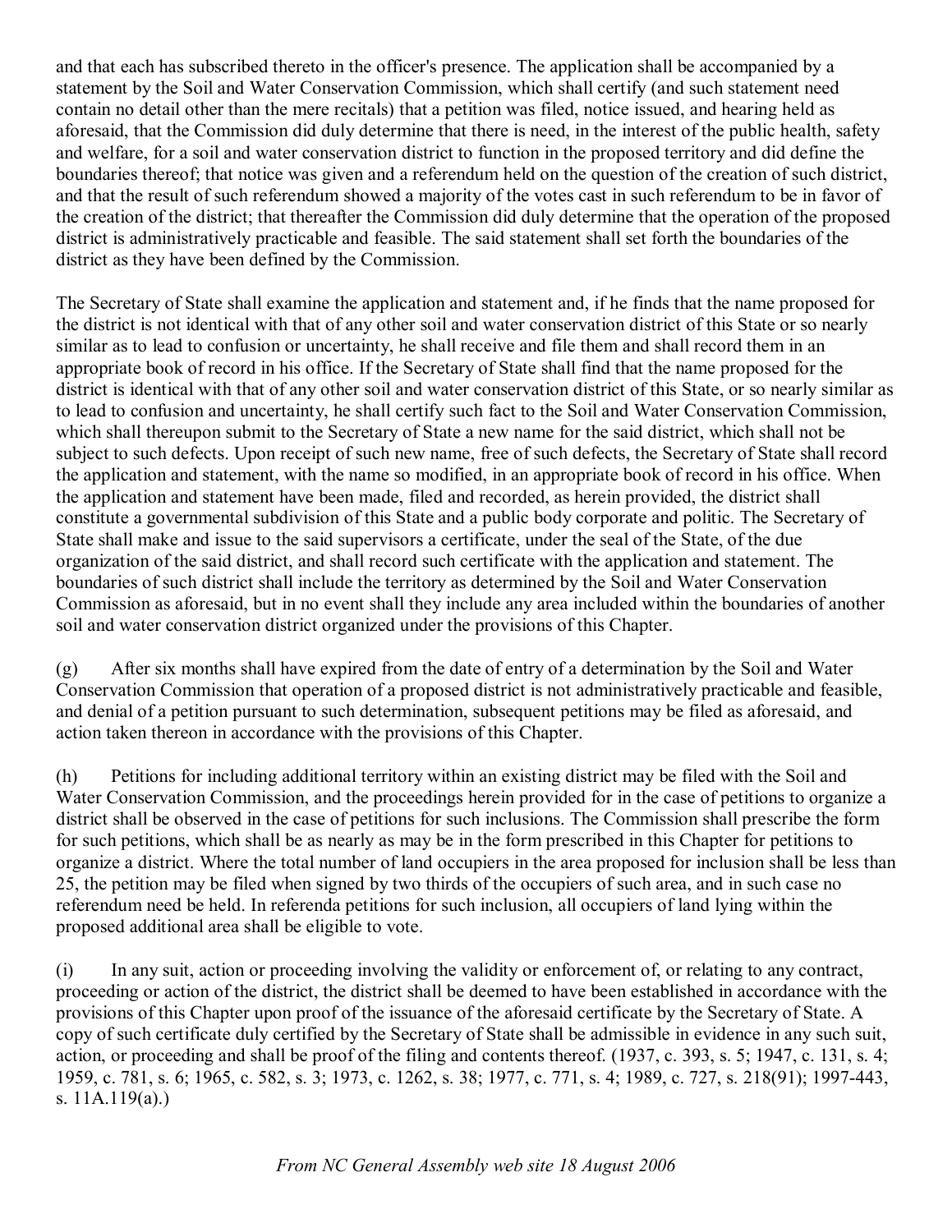$§$  139-6. District board of supervisors – elective members; certain duties.

After the issuance of the certificate of organization of the soil and water conservation district by the Secretary of State, an election shall be held in each county of the district to elect the members of the soil and water conservation district board of supervisors as herein provided.

The district board of supervisors shall consist of three elective members to be elected in each county of the district, and that number of appointive members as provided in G.S. 139-7. Upon the creation of a district, the first election of the members shall be held at the next succeeding election for county officers.

All elections for members of the district board of supervisors shall be held at the same time as the regular election for county officers beginning in November 1974. The election shall be nonpartisan and no primary election shall be held. The election shall be held and conducted by the county board of elections.

Candidates shall file their notice of candidacy on forms prescribed by the county board of elections. The notice of candidacy must be filed no earlier than noon on the second Monday in June and no later than noon on the first Friday in July preceding the election. The candidate shall pay a filing fee of five dollars (\$5.00) at the time of filing the notice of candidacy.

Beginning with the election to be held in November 1974, the two candidates receiving the highest number of votes shall be elected for a term of four years, and the candidate receiving the next highest number of votes shall be elected for a term of two years; thereafter, as their terms expire, their successors shall be elected for terms of four years. If the position of district supervisor is not filled by failure to elect, then the office shall be deemed vacant upon the expiration of the term of the incumbent, and the office shall be filled as provided in G.S.  $139-7.$ 

The persons elected in 1974 and thereafter shall take office on the first Monday in December following their election.

The terms of the present members of the soil and water conservation districts, both elective and appointive members, are hereby extended to or terminated on the first Monday in December 1974.

All qualified voters of the district shall be eligible to vote in the election. Except as provided in this Chapter, the election shall be held in accordance with the applicable provisions of Articles 23 and 24 of Chapter 163 of the General Statutes.

The district board of supervisors, after the appointment of the appointive members has been made, shall select from its members a chairman, a vice-chairman and a secretary. It shall be the duty of the district board of supervisors to perform those powers, duties, and authority conferred upon supervisors under this Chapter; to develop annual county and district goals and plans for soil conservation work therein; to request agencies, whose duties are such as to render assistance in soil and water conservation, to set forth in writing what assistance they may have available in the county and district. (1937, c. 393, s. 6; 1947, c. 131, s. 5; 1949, c. 268, s. 1; 1957, c. 1374, s. 2; 1963, c. 815; 1973, c. 502, s. 1; 1975, c. 798, s. 4; 1979, c. 519, s. 1; 1981, c. 560, s. 3;  $2002 - 159$ , s.  $55(h)$ .)

§ 1397. District board of supervisors – appointive members; organization of board; certain powers and duties.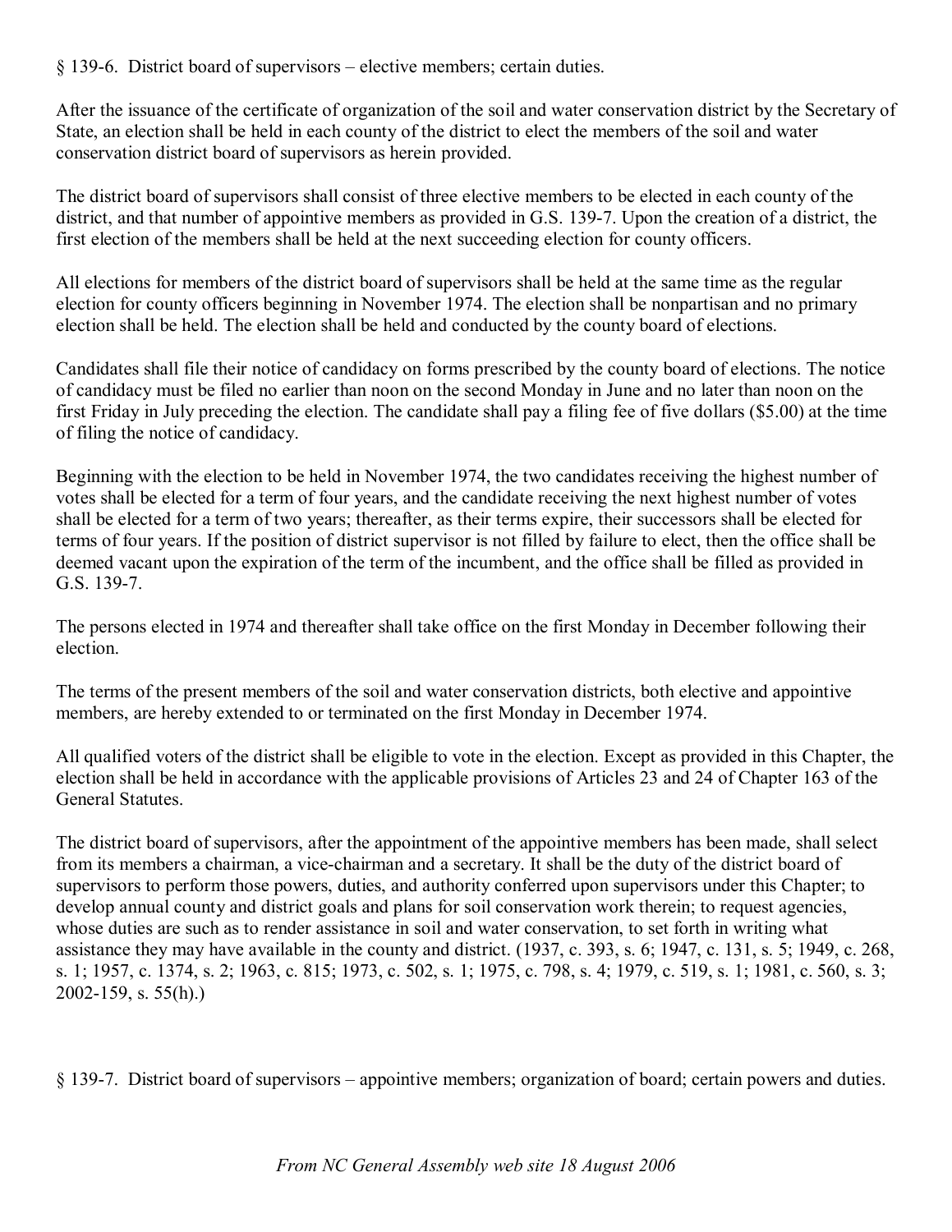The governing body of a soil and water conservation district shall consist of the three elective supervisors from the county or counties in the district, together with the appointive members appointed by the Soil and Water Conservation Commission pursuant to this section, and shall be known as the district board of supervisors. When a district is composed of less than four counties, the board of supervisors of each county shall on or before October 31, 1978, and on or before October 31 as the terms of the appointive supervisors expire, recommend in writing two persons from the district to the Commission to be appointed to serve with the elective supervisors. If the names are not submitted to the Commission as required, the office shall be deemed vacant on the date the term is set to expire and the Commission shall appoint two persons of the district to the district board of supervisors to serve with the elected supervisors. The Commission shall make its appointments prior to or at the November meeting of the Commission. Appointive supervisors shall take office on the first Monday in December following their appointment. Such appointive supervisors shall serve for a term of four years, and thereafter, as their terms expire, their successors shall serve for a term of four years. The terms of office of all appointive supervisors who have heretofore been lawfully appointed for terms the final year of which presently extends beyond the first Monday in December are hereby terminated on the first Monday in December of the final year of appointment. Vacancies for any reason in the appointive supervisors shall be filled for the unexpired term by the appointment of a person by the Commission from the district in which the vacancy occurs. Vacancies for any reason in the elected supervisors shall be filled for the unexpired term by appointment by the Commission of a person from the county in the district in which the vacancy occurs.

In those districts composed of four or more counties, the Commission may, but is not required to, appoint two persons from the district without recommendation from the board of supervisors, to serve as district supervisors along with the elected members of the board of supervisors. Such appointments shall be made at the same time other appointments are made under this section, and the persons appointed shall serve for a term of four years.

The supervisors shall designate a chairman and may, from time to time, change such designation. A simple majority of the board shall constitute a quorum forthe purpose of transacting the business of the board, and approval by a majority of those present shall be adequate for a determination of any matter before the board, provided at least a quorum is present. Supervisors of soil and water conservation districts shall be compensated for their services at the per diem rate and allowed travel, subsistence and other expenses, as provided for State boards, commissions and committees generally, under the provisions of G.S. 138-5; provided, that when per diem compensation and travel, subsistence, or other expense is claimed by any supervisor for services performed outside the district for which such supervisor ordinarily may be appointed or elected to serve, the same may not be paid unless prior written approval is obtained from the Department of Environment and Natural Resources.

The supervisors may employ a secretary, technical experts, whose qualifications shall be approved by the Department, and such other employees as they may require, and shall determine their qualifications, duties and compensation. The supervisors may call upon the Attorney General of the State for such legal services as they may require. The supervisors may delegate to their chairman, to one or more supervisors, or to one or more agents, or employees such powers and duties as they may deem proper. The supervisors shall furnish to the Soil and Water Conservation Commission, upon request, copies of such ordinances, rules, regulations, orders, contracts, forms, and other documents as they shall adopt or employ, and such other information concerning their activities as it may require in the performance of its duties under this Chapter.

*From NC General Assembly web site 18 August 2006* The supervisors shall provide for the execution of surety bonds for all employees and officers who shall be entrusted with funds or property; shall provide for the keeping of a full and accurate record of all proceedings and of all resolutions, regulations, and orders issued or adopted; and shall provide for an annual audit of the accounts of receipts and disbursements. In any given year, if the supervisors provide for an internal audit, and the supervisor serving as chairman certifies, under oath, that this internal audit is a true and accurate reflection of the accounts of receipts and disbursements, then the supervisors shall not be required, notwithstanding the provisions of G.S. 159-34, to provide for an audit of the accounts of receipts and disbursements by a certified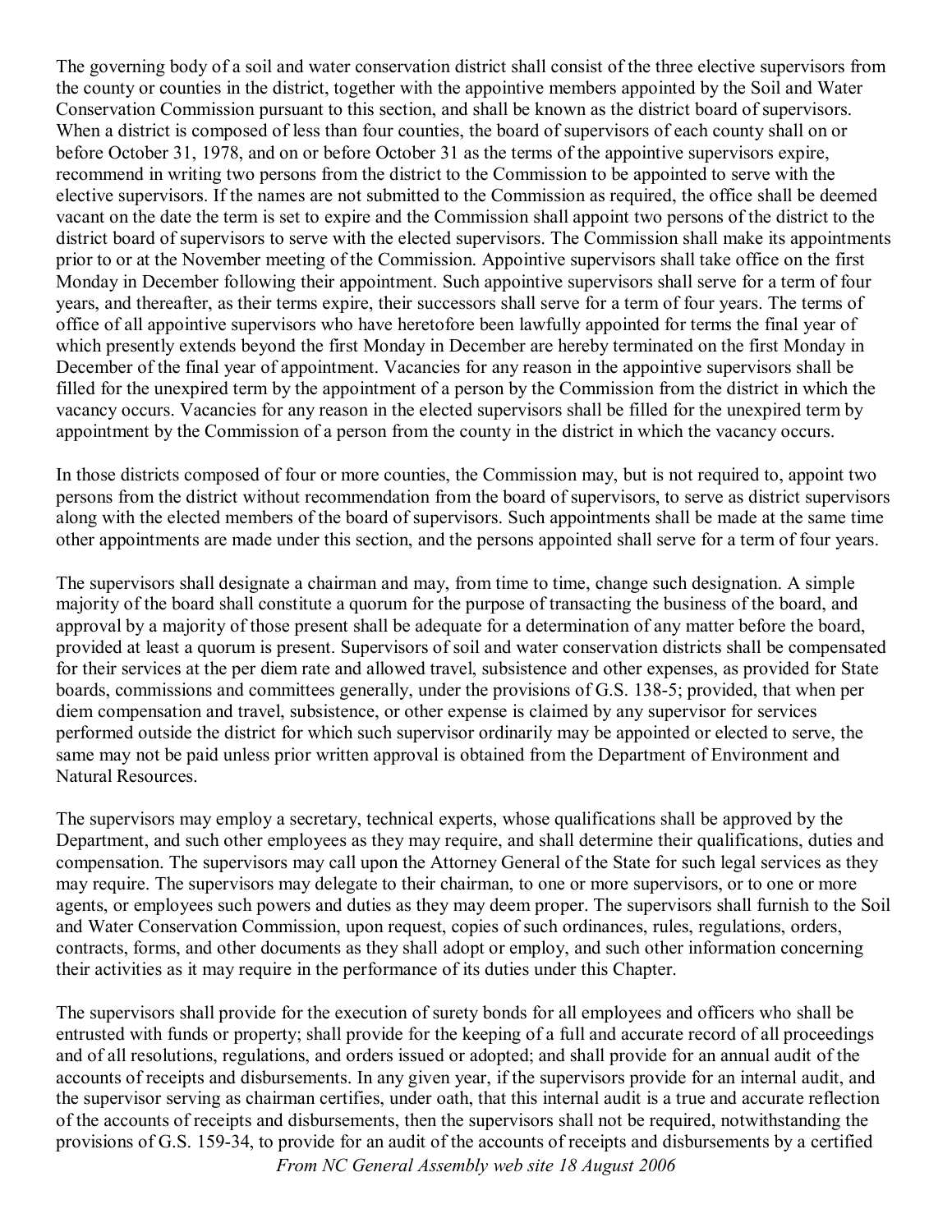public accountant or by an accountant certified by the Local Government Commission. Any supervisor may be removed by the Soil and Water Conservation Commission upon notice and hearing, for neglect of duty, incompetence or malfeasance in office, but for no other reason.

The supervisors may invite the legislative body of any municipality or county located near the territory comprised within the district to designate a representative to advise and consult with the supervisors of the district on all questions of program and policy which may affect the property, water supply, or other interests of such municipality or county.

All district supervisors whose terms of office expire prior to the first Monday in January, 1948, shall hold over and remain in office until supervisors are elected or appointed and qualify as provided in this Chapter, as amended. The terms of office of all district supervisors, who have heretofore been elected or appointed for terms extending beyond the first Monday in January, 1948, are hereby terminated on the first Monday in January, 1948. (1937, c. 393, s. 7; 1943, c. 481; 1947, c. 31, ss. 6, 7; 1957, c. 1374, s. 3; 1963, c. 563; 1973, c. 502, s. 2; c. 1262, s. 38; 1977, c. 387; c. 771, s. 4; 1979, c. 519, s. 2; 1981, c. 330; 1989, c. 66, s. 1; c. 727, s. 218(92); 1991, c. 689, s. 166; 1997443, s. 11A.119(a).)

§ 139-8. Powers of districts and supervisors.

(a) A soil and water conservation district organized under the provisions of this Article shall constitute a governmental subdivision of this State, and a public body corporate and politic, exercising public powers, and such district, and the supervisors thereof, shall have the following powers in addition to others granted in other sections of this Chapter:

(1) To conduct surveys and investigations relating to the character of soil erosion and floodwater and sediment damages, and to the conservation, utilization, and disposal of water, the development of water resources, and the preventive and control measures and works of improvement needed, to publish the results of such surveys and investigations, and to disseminate information concerning such preventive and control measures and works of improvement.

(2) To carry out preventive and control measures and works of improvement for flood prevention or the conservation, utilization, and disposal of water and development of water resources within the district, including, but not limited to, engineering operations, methods of cultivation, the growing of vegetation, changes in use of land, and the measures listed in subsection (a), subdivision (3) of G.S. 139-2, on lands owned or controlled by this State or any of its agencies, with the cooperation of the agency administering and having jurisdiction thereof, and on any other lands within the district upon obtaining the consent of the occupiers of such lands or the necessary rights or interest in such lands.

(3) To cooperate, or enter into agreements with, and within the limits or appropriations duly made available to it by law, to furnish financial or other aid to, any agency, governmental or otherwise, or any occupiers of land within the district, in the carrying on of erosion control and prevention operations and works of improvement for flood prevention or the conservation, utilization, and disposal of water and development of water resources within the district, subject to such conditions as the supervisors may deem necessary to advance the purposes of this Chapter.

(4) To obtain options upon and to acquire by purchase, exchange, lease, gift, grant, bequest, devise, or otherwise, any property, real or personal, or rights or interests therein; to maintain, administer, and improve any properties acquired, to receive income from such properties and to expend such income in carrying out the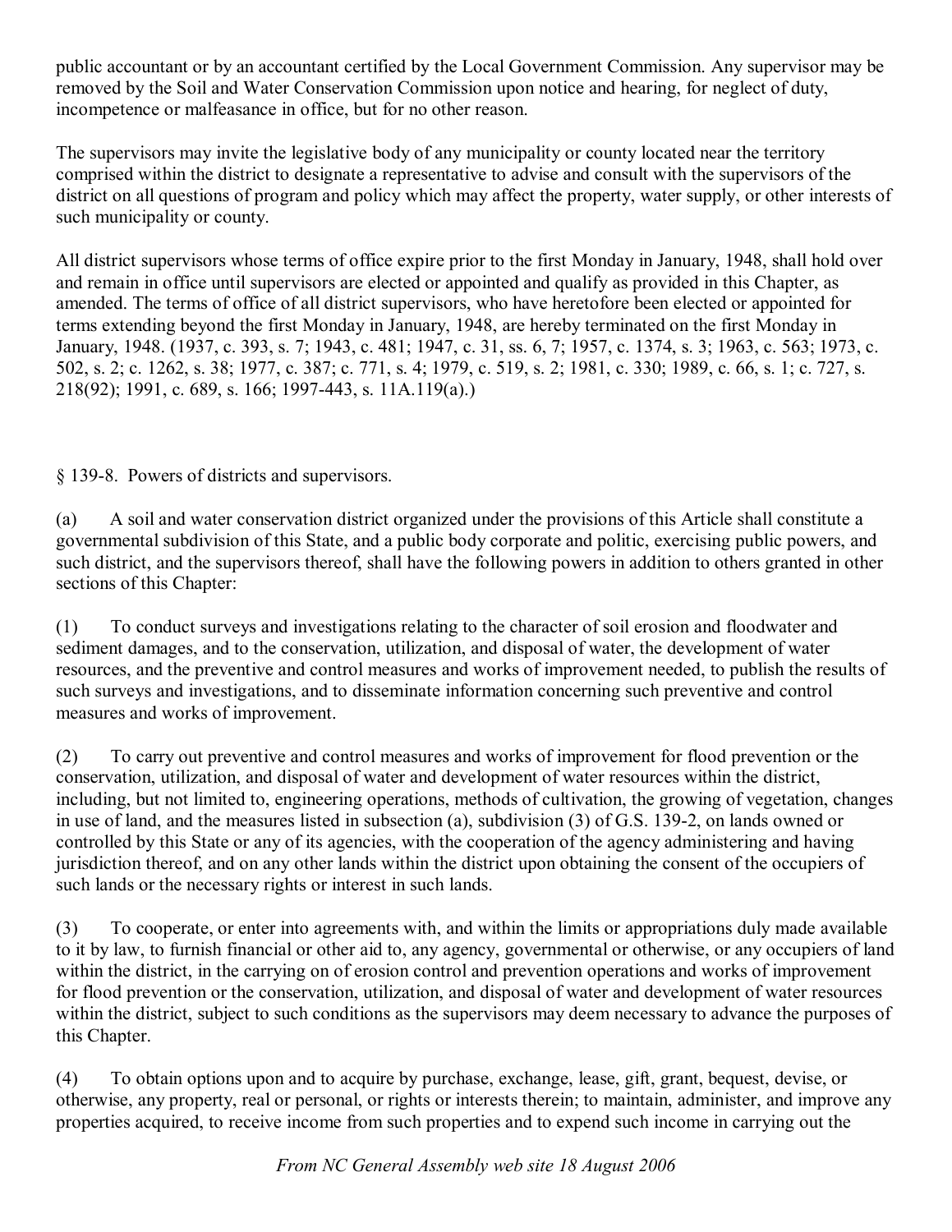purposes and provisions of this Chapter; and to sell, lease, or otherwise dispose of its property or interests therein in furtherance of the purposes and the provisions of this Chapter.

(5) To make available, on such terms as it shall prescribe, to land occupiers within the district, agricultural and engineering machinery and equipment, fertilizer, seeds and seedlings, and such other material or equipment as will assist such land occupiers to carry on operations upon their lands for the conservation of soil resources and for the prevention and control of soil erosion and for flood prevention or the conservation, development, utilization, and disposal of water and the development of water resources.

(6) To construct, improve, operate, and maintain such structures, works and projects as may be necessary or convenient for the performance of any of the operations authorized in this Chapter, including watershed improvement structures, works, and projects as well as any other structures, works, and projects which the district is authorized to undertake.

(7) To develop comprehensive plans for the conservation of soil resources and for the control and prevention of soil erosion and for flood prevention or the conservation, utilization and disposal of water and development of water resources, within the district, which plans shall specify in such detail as may be possible, the acts, procedures, performances, and avoidances which are necessary or desirable for the effectuation of such plans, including the specification of engineering operations, methods of cultivation, the growing of vegetation, cropping programs, tillage practices, and changes in use of land; and to bring such plans and information to the attention of occupiers of lands within the district.

(8) To act as agent for the United States, or any of its agencies, in connection with the acquisition, construction, operation, or administration of any project for soil conservation, erosion control, erosion prevention, flood prevention, or for the conservation, utilization, and disposal of water and development of water resources, or combinations thereof, within its boundaries; to accept donations, gifts, and contributions in money, services, materials, or otherwise, from the United States or any of its agencies, or from this State or any of its agencies, and to use or expend such moneys, services, materials, or other contributions in carrying on its operations, except that all forest tree seedlings shall be obtained insofar as available from the Department of Environment and Natural Resources in cooperation with the United States Department of Agriculture.

(9) To sue and be sued in the name of the district; to have a seal, which seal shall be judicially noticed; to have perpetual succession unless terminated as hereinafter provided; to make and execute contracts and other instruments necessary or convenient to the exercise of its powers; to make, and from time to time amend and repeal, rules and regulations not inconsistent with this Chapter, to carry into effect its purposes and powers.

(10) As a condition to the extending of any benefits under this Chapter to, or the performance of work upon, any lands not owned or controlled by this State or any of its agencies, the supervisors may require contributions in money, services, materials, or otherwise to any operations conferring such benefits, and may require land occupiers to enter into and perform such agreement or covenants as to the permanent use of such lands as will tend to prevent or control erosion and prevent floodwater and sediment damages therein.

(11) No provision with respect to the acquisition, operation, or disposition of property by other public bodies shall be applicable to a district organized hereunder unless the legislature shall specifically so state.

(12) Nothing contained in this Chapter shall authorize or allow the withdrawal of water from a watershed or stream except to the extent and degree now permissible under the existing common and statute law of this State; nor to change or modify such existing common or statute law with respect to the relative rights of riparian owners or others concerning the use or disposal of water in the streams of this State; nor to authorize a district, its officers or governing body or any other person, firm, corporation (public or private), body politic or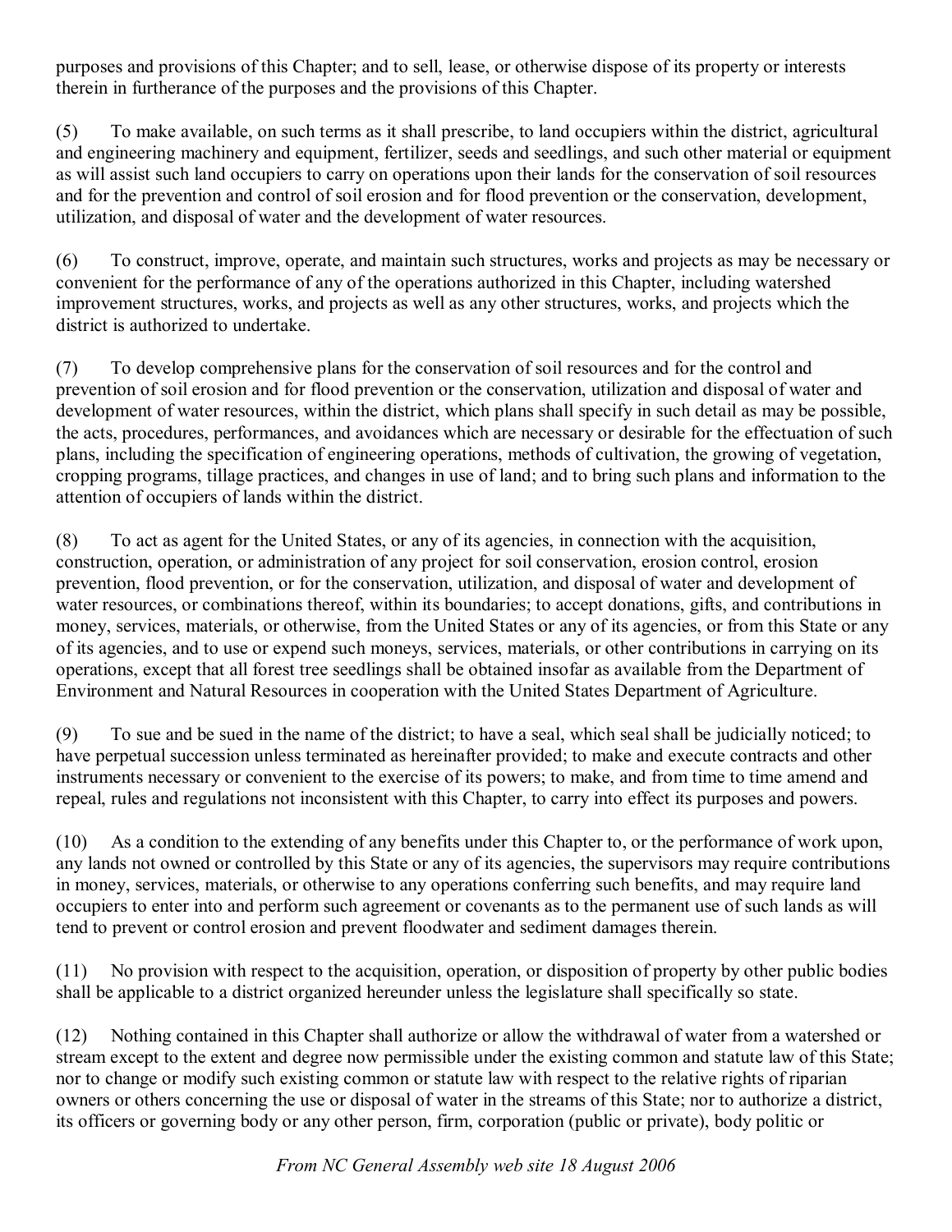governmental agency to utilize or dispose of water except in the manner and to the extent permitted by the existing common and statute law of this State.

(13) To assist the Commission in the implementation and supervision of the Agriculture Cost Share Program for Nonpoint Source Pollution Control created pursuant to G.S. 143-215.74 and to assist in the implementation and supervision of any other program intended to protect water quality administered by the Department of Environment and Natural Resources by providing technical assistance, allocating available grant monies, and providing any other assistance that may by required or authorized by any provision of federal or State law.

(b) A district supervisor may apply for and receive a grant under the Agriculture Cost Share Program for Nonpoint Source Pollution Control if:

1. The district supervisor does not vote on the application or attempt to influence the outcome of any action on the application; and

2. The application is approved by the Commission. (1937, c. 398, s. 8; 1939, c. 341; 1959, c. 781, s. 7; 1969, c. 711, s. 1; 1973, c. 1262, s. 38; 1977, c. 771, s. 4; 1989, c. 727, s. 218(93); 1995, c. 519, ss. 2, 3; 1997443, s. 11A.119(a).)

§ 139-8.1. Purposes of Chapter.

(a) It is hereby declared that the provisions of General Statutes Chapter 139 were intended to authorize the maintenance of watershed improvement works and projects, as well as watershed improvement structures. All expenditures heretofore incurred by any local watershed sponsor for any such maintenance of works, projects, or structures are hereby validated and confirmed.

(b) The proceeds of any tax heretofore approved by the voters of a county for a county watershed improvement program, or authorized by special or local act for a county watershed improvement program, may be expended for such maintenance of works and projects, as well as structures, if the board of county commissioners or other watershed governing body after a public hearing determines that the proceeds should be so expended. Notice of such hearing shall be published as provided for notices under Article 2 of General Statutes Chapter 139.

(c) The proceeds of any tax hereafter approved by the voters of a county for a watershed improvement program may be expended for such maintenance of works and projects, as well as structures, with or without the holding of a public hearing as designated by subsection (b) of this section, even though any election procedures preliminary to the vote approving the tax may have been initiated prior to the ratification of this section.

(d) No action based on the alleged invalidity of the expenditures herein confirmed or of the use of tax proceeds herein authorized shall lie after January 1, 1970, to enjoin or contest any such expenditure or any such use of tax proceeds. (1969, c. 711, s. 1.)

§ 139-9. Adoption of land-use regulations.

The supervisors of any district shall have authority to formulate regulations governing the use of lands within the district in the interest of conserving the soil and soil resources and preventing and controlling soil erosion.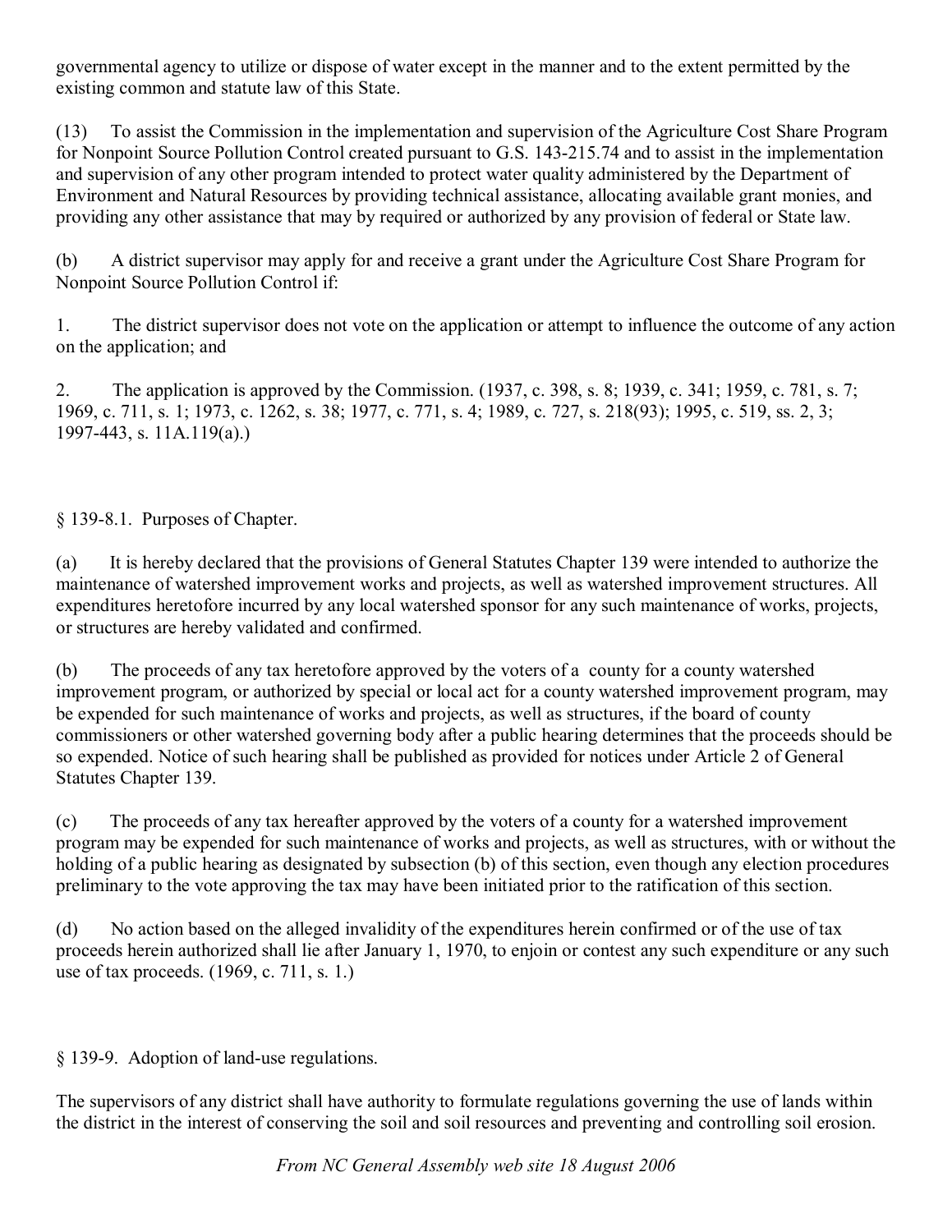The supervisors may conduct such public meetings and public hearings upon tentative regulations as may be necessary to assist them in this work. The supervisors shall not have authority to enact such land-use regulations into law until after they shall have caused due notice to be given of their intention to conduct a referendum for submission of such regulations to the occupiers of lands lying within the boundaries of the district for their indication of approval or disapproval of such proposed regulations, and until after the supervisors have considered the result of such referendum. The proposed regulations shall be embodied in a proposed ordinance. Copies of such proposed ordinance shall be available for the inspection of all eligible voters during the period between publication of such notice and the date of the referendum. The notices of the referendum shall recite the contents of such proposed ordinance, or shall state where copies of such proposed ordinance may be examined. The question shall be submitted by ballots, upon which the words "For approval of proposed ordinance number prescribing land-use regulations for conservation of soil and prevention of erosion" and "Against approval of proposed ordinance number\_\_\_\_\_, prescribing land-use regulations for conservation of soil and prevention of erosion" shall appear, with a square before each proposition and a direction to insert an X mark in the square before one or the other of said propositions as the voter may favor or oppose approval of such proposed ordinance. The supervisors shall supervise such referendum, shall prescribe appropriate regulations, governing the conduct thereof, and shall publish the result thereof. All occupiers of lands within the district shall be eligible to vote in such referendum. Only such land occupiers shall be eligible to vote. No informalities in the conduct of such referendum or in any matters relating thereto shall invalidate said referendum or the result thereof if notice thereof shall have been given substantially as herein provided and said referendum shall have been fairly conducted.

The supervisors shall not have authority to enact such proposed ordinance into law unless at least two thirds of the votes cast in such referendum shall have been cast for approval of the said proposed ordinance. The approval of the proposed ordinance by a two thirds of the votes cast in such referendum shall not be deemed to require the supervisors to enact such proposed ordinance into law. Land-use regulations prescribed in ordinances adopted pursuant to the provisions of this section by the supervisors of any district shall have the force and effect of law in the said district and shall be binding and obligatory upon all occupiers of lands within such district.

Any occupier of land within such district may at any time file a petition with the supervisors asking that any or all of land-use regulations prescribed in any ordinance adopted by the supervisors under the provisions of this section shall be amended, supplemented, or repealed. Land-use regulations prescribed in any ordinance adopted pursuant to the provisions of this section shall not be amended, supplemented, or repealed except in accordance with the procedure prescribed in this section for adoption of land-use regulations. Referenda on adoption, amendment, supplementation, or repeal of land- use regulations shall not be held more often than once in six months.

The regulations to be adopted by the supervisors under the provisions of this section may include:

(1) Provisions requiring the carrying out of necessary engineering operations, including the construction of terraces, terrace outlets, check dams, dikes, ponds, ditches, and other necessary structures.

(2) Provisions requiring observance of particular methods of cultivation including contour cultivating, contour furrowing, lister furrowing, sowing, planting, strip cropping, seeding, and planting of lands to water-conserving and erosion- preventing plants, trees and grasses, forestation, and reforestation.

(3) Specifications of cropping programs and tillage practices to be observed.

(4) Provisions requiring the retirement from cultivation of highly erosive areas or of areas on which erosion may not be adequately controlled if cultivation is carried on.

*From NC General Assembly web site 18 August 2006*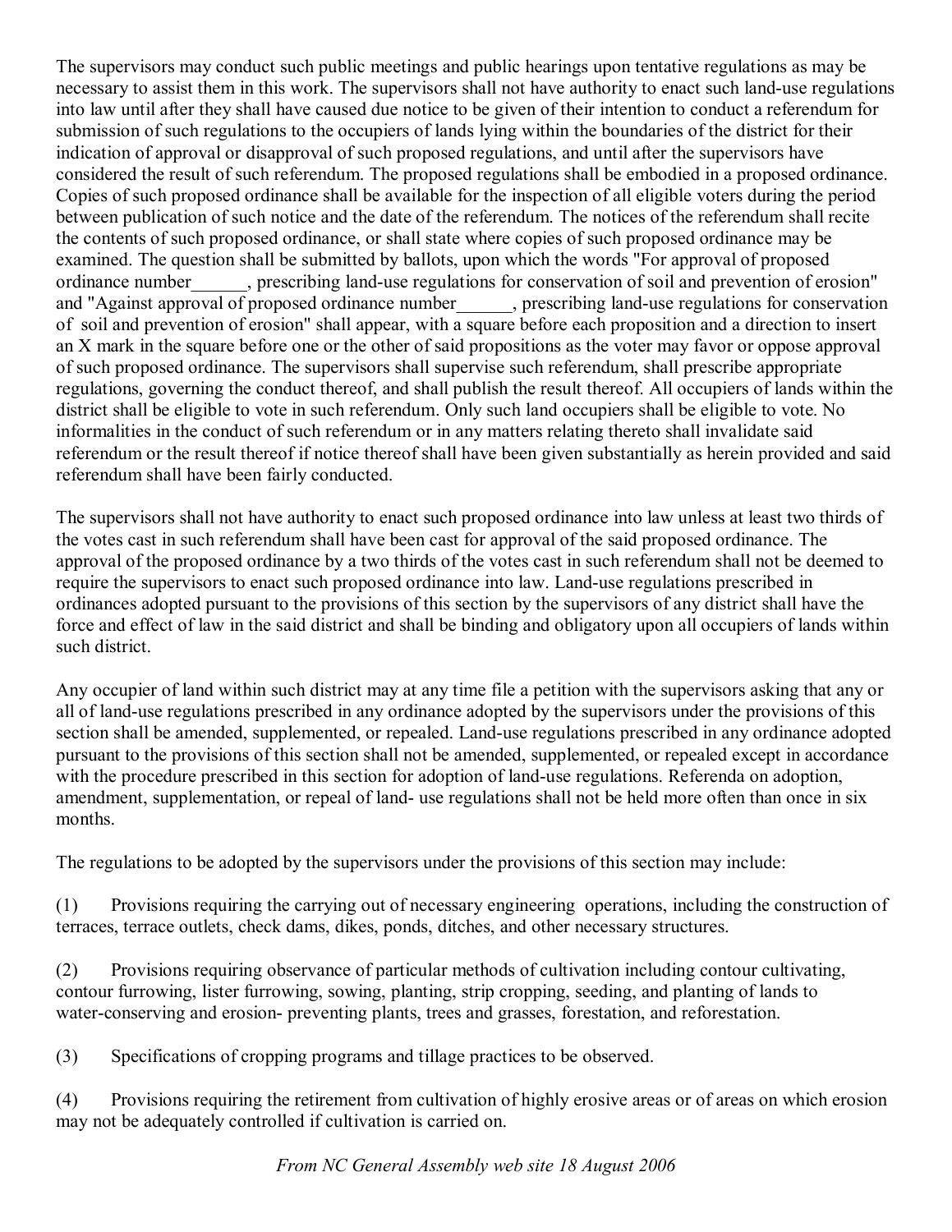(5) Provisions for such other means, measures, operations, and programs as may assist conservation of soil resources and prevent or control soil erosion in the district, having due regard to the legislative findings set forth in G.S. 139-2.

The regulations shall be uniform, throughout the territory comprised within the district except that the supervisors may classify the lands within the district with reference to such factors as soil type, degree of slope, degree of erosion threatened or existing, cropping and tillage practices in use, and other relevant factors, and may provide regulations varying with the type or class of land affected, but uniform as to all lands within each class or type. Copies of land-use regulations adopted under the provisions of this section shall be printed and made available to all occupiers of lands lying within the district. (1937, c. 393, s. 9.)

## § 139-10. Enforcement of land-use regulations.

The supervisors shall have authority to go upon any lands within the district to determine whether land-use regulations adopted under the provisions of G.S. 139-9 are being observed. The supervisors are further authorized to provide by ordinance that any land occupier who shall sustain damages from any violation of such regulations by any other land occupier may recover damages at law from such other land occupier for such violation. (1937, c. 393, s. 10.)

§ 13911. Nonobservance of prescribed regulations; performance of work under the regulations by the supervisors.

Where the supervisors of any district shall find that any of the provisions of land-use regulations prescribed in an ordinance adopted in accordance with the provisions of G.S. 139-9 are not being observed on particular lands, and that such nonobservance tends to increase erosion on such lands and its interfering with the prevention of control of erosion on other lands within the district, the supervisors may present to the superior court for the county or counties within which the lands of the defendant lie a petition, duly verified, setting forth the adoption of the ordinance prescribing land- use regulations, the failure of the defendant land occupier to observe such regulations, and to perform particular work, operations, or avoidances as required thereby, and that such nonobservance tends to increase erosion on such lands and is interfering with the prevention or control of erosion on other lands within the district, and praying the court to require the defendant to perform the work, operations, or avoidances within a reasonable time and to order that if the defendant shall fail so to perform, the supervisors may go on the land, perform the work or other operations or otherwise bring the condition of such lands into conformity with the requirements of such regulations, and recover the cost and expenses thereof, with interest, from the occupier of such land. Upon the presentation of such petition, the court shall cause process to be issued against the defendant, and shall hear the case. If it appear to the court that testimony is necessary for the proper disposition of the matter, it may take evidence, or appoint a referee to take such evidence as it may direct and report the same to the court with his findings of fact and conclusions of law, which shall constitute a part of the proceedings upon which the determination of the court shall be made. The court may dismiss the petition, or it may require the defendant to perform the work, operations, or avoidances, and may provide that upon the failure of the defendant to initiate such performance within the time specified in the order of the court, and to prosecute the same to completion with reasonable diligence, the supervisors may enter upon the lands involved and perform the work or operations or otherwise bring the condition of such lands into conformity with the requirements of the regulations and recover the costs and expenses thereof, with interest at the rate of five per centum (5%) per annum, from the occupier of such lands.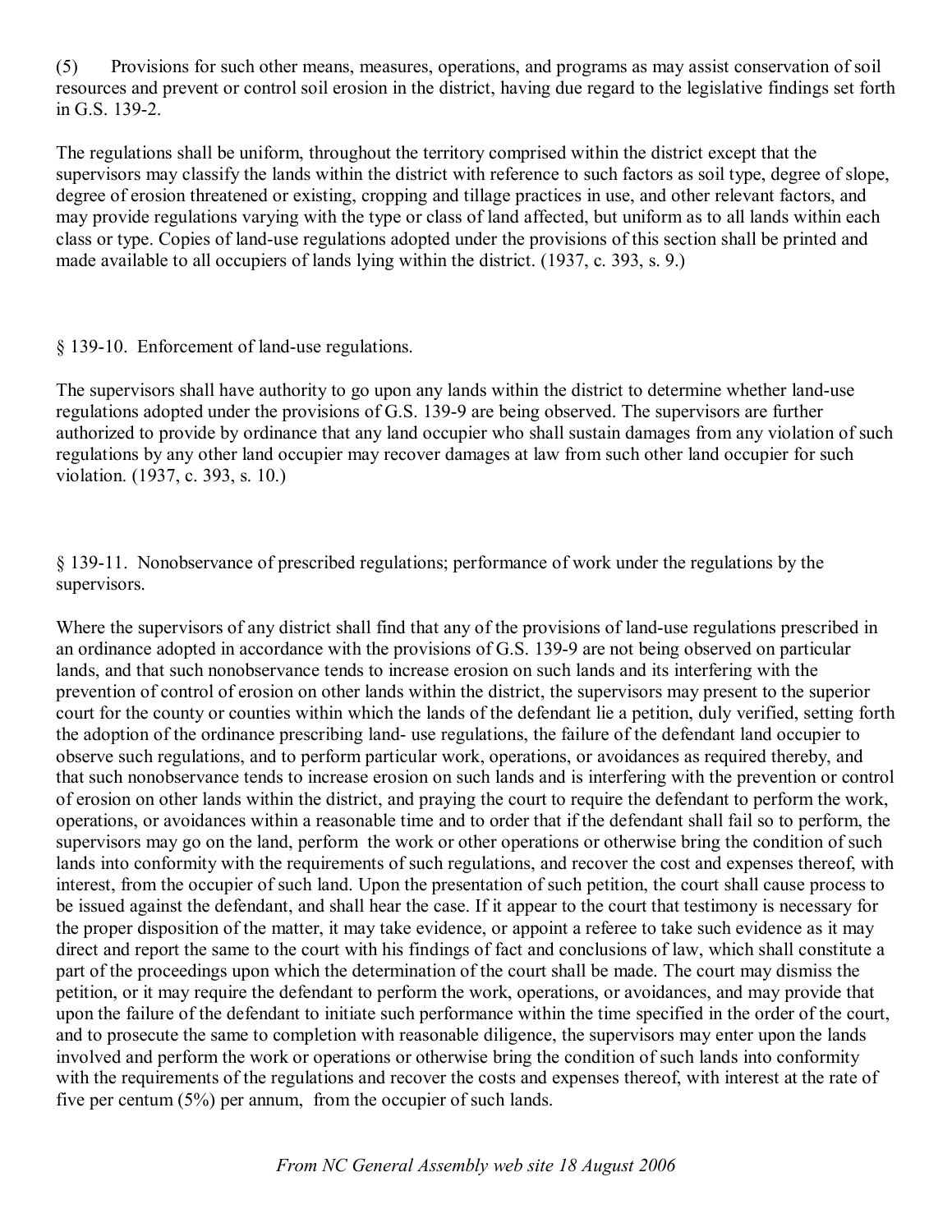The court shall retain jurisdiction of the case until after the work has been completed. Upon completion of such work pursuant to such order of the court the supervisors may file a petition with the court, a copy of which shall be served upon the defendant in the case, stating the costs and expenses sustained by them in the performance of the work and praying judgment therefor with interest. The court shall have jurisdiction to enter judgment for the amount of such costs and expenses, with interest at the rate of five per centum (5%) per annum until paid, together with the costs of suit, including a reasonable attorney's fee to be fixed by the court. This judgment, when filed in accordance with the provisions of G.S. 1-234, shall constitute a lien upon such lands. (1937, c. 393, s. 11.)

### § 13912. Cooperation between districts.

The supervisors of any two or more districts organized under the provisions of this Chapter may cooperate with one another in the exercise of any or all powers conferred in this Chapter. (1937, c. 393, s. 12.)

## § 139-13. Discontinuance of districts.

At any time after five years after the organization of a district under the provisions of this Chapter, any 25 occupiers of land lying within the boundaries of such districts may file a petition with the Soil and Water Conservation Commission praying that the operations of the district be terminated and the existence of the district discontinued. The Commission may conduct such public meetings and public hearings upon such petition as may be necessary to assist it in the consideration thereof. Within 60 days after such a petition has been received by the Commission it shall give due notice of the holding of a referendum, and shall supervise such referendum, and issue appropriate regulations governing the conduct thereof, the question to be submitted by ballots upon which the words "For terminating the existence of the  $\qquad \qquad$  (name of the soil and water conservation district to be here inserted)" and "Against terminating the existence of the  $\qquad \qquad$  (name of the soil and water conservation district to be here inserted)" shall appear with a square before each proposition and a direction to insert an X mark in the square before one or the other of said propositions as the voter may favor or oppose discontinuance of such district. All occupiers of lands lying within the boundaries of the district shall be eligible to vote in such referendum. Only such land occupiers shall be eligible to vote. No informalities in the conduct of such referendum or in any matters relating thereto shall invalidate said referendum or the result thereof if notice thereof shall have been given substantially as herein provided and said referendum shall have been fairly conducted.

The Department of Environment and Natural Resources shall publish the result of such referendum and shall thereafter consider and determine whether the continued operation of the district within the defined boundaries is administratively practicable and feasible. If the Commission shall determine that the continued operation of such district is administratively practicable and feasible, it shall record such determination and deny the petition. If the Commission shall determine that the continued operation of such district is not administratively practicable and feasible, it shall record such determination and shall certify such determination to the supervisors of the district. In making such determination the Commission shall give due regard and weight to the attitudes of the occupiers of lands lying within the district, the number of land occupiers eligible to vote in such referendum who shall have voted, the proportion of the votes cast in such referendum in favor of the discontinuance of the district to the total number of votes cast, the approximate wealth and income of the land occupiers of the district, the probable expense of carrying on erosion control operations within such district, and such other economic and social factors as may be relevant to such determination, having due regard to the legislative findings set forth in G.S. 139-2: Provided, however, that the Commission shall not have authority to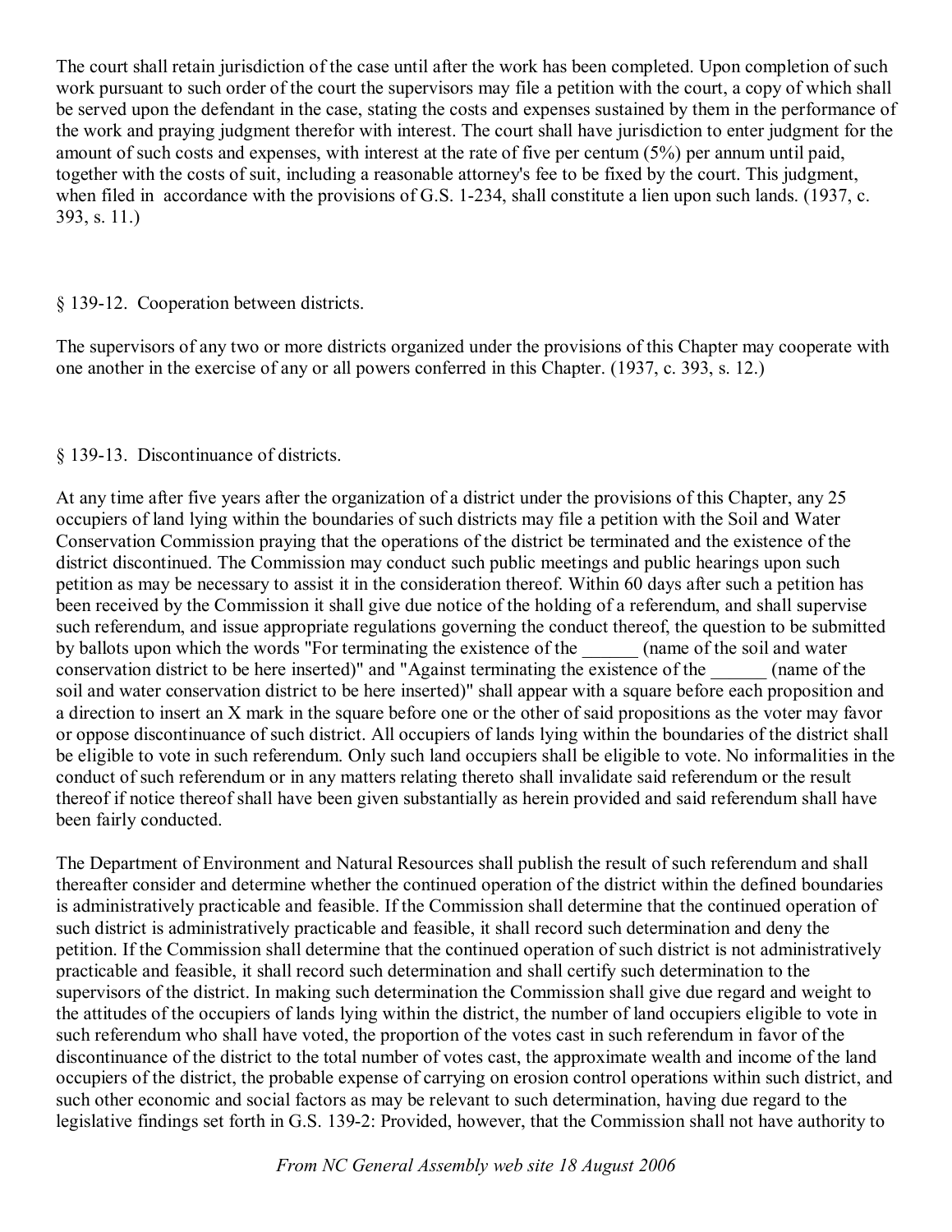determine that the continued operation of the district is administratively practicable and feasible unless at least a majority of the votes cast in the referendum shall have been cast in favor of the continuance of such district.

Upon receipt from the Soil and Water Conservation Commission of a certification that the Commission has determined that the continued operation of the district is not administratively practicable and feasible, pursuant to the provisions of this section, the supervisors shall forthwith proceed to terminate the affairs of the district. The supervisors shall dispose of all property belonging to the district at public auction and shall pay over the proceeds of such sale to be covered into the State treasury. The supervisors shall thereupon file an application, duly verified, with the Secretary of State for the discontinuance of such district, and shall transmit with such application the certificates of the Soil and Water Conservation Commission setting forth the determination of the Commission that the continued operation of such district is not administratively practicable and feasible. The application shall recite that the property of the district has been disposed of and the proceeds paid over as in this section provided, and shall set forth a full accounting of such properties and proceeds of the sale. The Secretary of State shall issue to the supervisors a certificate of dissolution and shall record such certificate in an appropriate book of record in his office.

Upon issuance of a certificate of dissolution under the provisions of this section, all ordinances and regulations theretofore adopted and in force within such districts shall be of no further force and effect. All contracts theretofore entered into, to which the district or supervisors are parties, shall remain in force and effect for the period provided in such contracts. The Soil and Water Conservation Commission shall be substituted for the district or supervisors as party to such contracts. The Commission shall be entitled to all benefits and subject to all liabilities under such contracts and shall have the same right and liability to perform, to require performance, to sue and be sued thereon, and to modify or terminate such contracts by mutual consent or otherwise as the supervisors of the district would have had. Such dissolution shall not affect the lien of any judgment entered under the provisions of G.S. 139-11, nor the pendency of any action instituted under the provisions of such section, and the Commission shall succeed to all the rights and obligations of the district or supervisors as to such liens and actions.

The Soil and Water Conservation Commission shall not entertain petitions for the discontinuance of any district nor conduct referenda upon such petitions, nor make determinations pursuant to such petitions, in accordance with the provisions of this Chapter, more often than once in five years. (1937, c. 393, s. 13; 1973, c. 1262, s. 38; 1977, c. 771, s. 4; 1989, c. 727, s. 218(94); 1997443, s. 11A.119(a).)

#### § 139-14. Dividing large districts.

Whenever the Soil and Water Conservation Commission shall receive a petition from any board of district supervisors signed by all supervisors of such district, the Commission shall have the authority to divide such district into two or more districts. The governing bodies of the resulting districts shall be composed of supervisors in the same manner and in the same number as is provided in G.S. 139-6 and 139-7. Upon the creating of new districts through dividing an existing district under the provisions of this section, the Commission shall appoint all district supervisors necessary to give such district its full quota of supervisors who shall serve until regular supervisors are elected or appointed, as the case may be, at the time of the next regular election of supervisors. The Commission shall assign a name to each district resulting from the division of the district under the provisions of this section and do all other things necessary to complete the organization of such new districts and place them on an operating basis. (1947, c. 131, s. 8; 1973, c. 1262, s. 38.)

*From NC General Assembly web site 18 August 2006* § 13915. "County committeeman" construed to mean "county supervisor"; powers and duties.